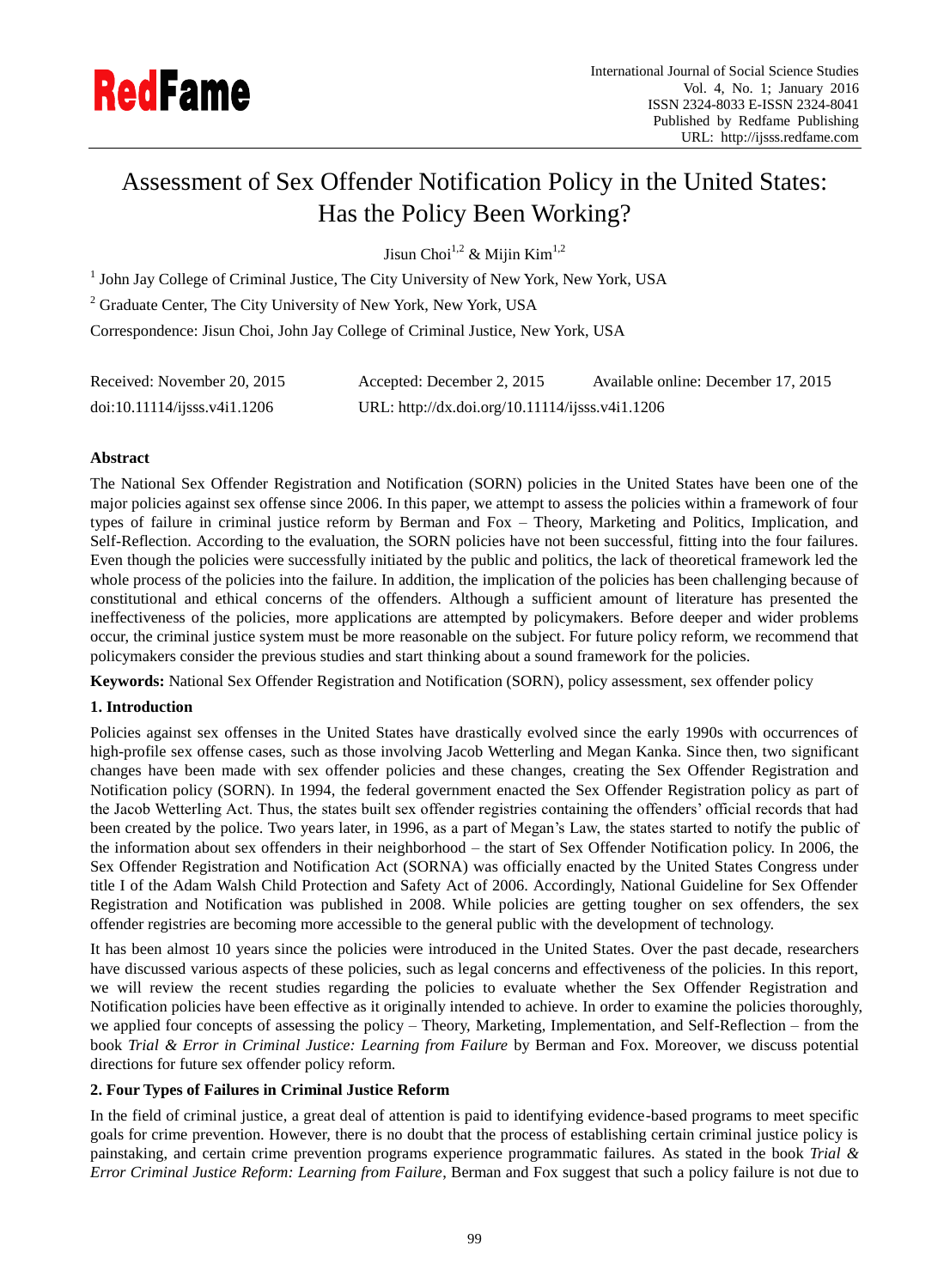incompetent practitioners; rather, because change is very difficult to achieve. They argue that "failure is usually the product of a complicated chemistry involving a specific time, a specific place, and specific personalities" (Berman & Fox, 2011, p. 1). They mainly propose four general types of failures in criminal justice reform. First, failure of concept or simply a "bad idea" in reform can cause a serious downfall. In criminal justice reforms, in general, the policies are intended to protect the citizens from crimes and criminals. However, without understanding well thought-out theories and ideas related to the current circumstances, reform can be a reckless movement. One example of this failure type is the "three-strike law," which mandates punitive sentences to habitual offenders. The idea of the initiative is to prevent repeated offenders who attribute significantly to the overall crime rate by increasing the severity of the criminal sanction. Even though the initial idea is out of 'goodwill,' the concept 'three strikes,' the frequency of offenses had no base whatsoever. Ultimately, the reforms have heavily failed in California, causing prison overcrowding problems (Zimring, 1996). California's "three strikes, you are out" law under the 1994 Violent Crime Control and Law Enforcement Act and its broad definition of "third strike" put many minor offenders behind the bars. For instance, in a highly publicized case of Jerry DeWayne Williams, Jerry was sentenced to prison for mandatory 25 years to life for stealing a slice of pepperoni pizza (Stolzenberg & D"Alessio, 1997). As a result of unintended consequences of three strikes law, state prisons held a hundred and twenty-three people for each hundred thousand U.S. residents in 1978; by 2007, that figure had risen to four hundred and sixty-one.

The second type of failure is related to marketing and politics. In spite of the construction of highly promising plans and reforms, the reform itself becomes a failure if the public and politics have no or little desire to ratify. Regarding marketing reforms, some policies had been implemented without specific plans and resources for supplying sufficient funding and man-power. These issues can be considered as a double-edged sword, which means that there will be a failure either with too little attention (failure to market effectively) or with too much attention. Oftentimes, criminal justice reforms are publically enforced due to high-profile crimes, such as terrorism and sex offenses. Excessive attention to reforms can be challenging mainly because the process of reform must be immediate.

Third, a policy reform can fail when it is poorly executed even though the reform is well-planned out with a very sound idea and sufficient resources. Poor execution of any policy causes total failure. In particular, the criminal justice system is highly vulnerable to this aspect. The criminal justice system has a unique characteristic that involves relatively large numbers of people for the same goal. For instance, when an individual commits a crime, the police officers, specialized investigators (e.g., Crime Scene Investigators), prosecutors, judicial officials, correctional personnel, and sometimes victims and related families are involved in one process in the criminal justice system. One poor execution at any level of the system can cause the failure.

Finally, reformers will face a failure if accurate evaluations are not conducted. Moreover, the results of evaluations must be interpreted properly to improve the reform. "Scared Straight" programs are one of the examples that stands out as an evident policy failure due to lack of strong theoretical basis. Although "Scared Straight" programs are used throughout the nation as a means of deterring juvenile delinquency, they have been proven ineffective in meeting its goal; rather, they have been ineffective by resulting in an increase of the likelihood of future delinquency by an average of 17% (Lipsey, 1992). Despite these unintended consequences, several states, such as New York and Florida, still use Scared Straight programs as a juvenile crime prevention strategy. This implies that it is significant for reformers to assess their own weaknesses and respond to a change in short-time basis.

Above all, aforementioned four types of common failures (i.e., building concept, marketing, and politics, poor execution, evaluation) in criminal justice reform are what reformers must avoid in the aims of successful policy reform. We argue that certain policies that are free from those types of failures can be an ultimate success. In sum, these four types are seen as four steps toward successful reform; from conceptualizing a good idea, to convincing politicians and the public effectively, to gaining a sufficient amount of resources, and to properly implementing the reform by evaluating the process and effectiveness of improvements. By borrowing this framework, the current study evaluates the Sex Offender Registration and Notification policies (SORN) in the United States.

### **3. Sex Offender Registration and Notification Policy in America**

The public has a visceral reaction to sex offenders because many violent acts committed by sex offenders are serious crimes that involve even young children. As a consequence, sex offenders and sexual offenses actually provoke public fear (reaction) that makes legislators and policymakers to come up with regulations that are not observed with any other types of convicted offenders. Highly publicized cases such as Wetterling and Kanka cases in 1994 and 1996, respectively, were the main triggers for SORN implementation. Yet, it is important to understand the dynamics of success or the outcomes of the law (or SORNA). Therefore, in the following section, we examine implemented steps of the SORN policies by using Berman and Fox"s four types of failures of criminal justice policy: *Marketing and Politics, Theory and Concept, Implementation, and Self-Reflection.*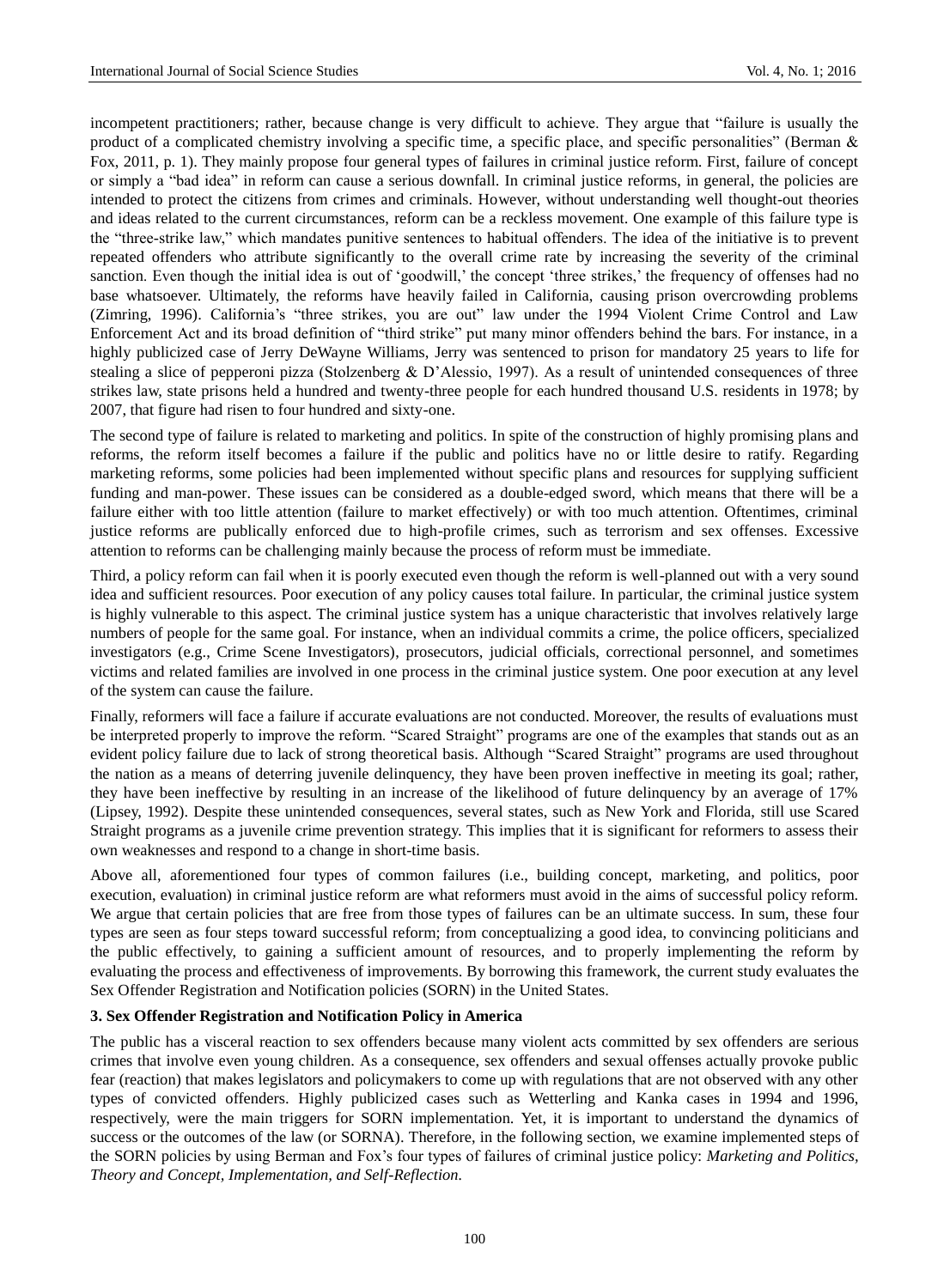### *3.1 Marketing and Politics*

Two major sex-offense cases of 11-year-old Jacob Wetterling and 7-year-old Megan Kanka enraged the public enough to push the politicians to "do something" about the incidents. The fact that children were the victims of the heinous sexual abuse created the peculiar circumstances of almost full support from the public to the politicians creating punitive punishment for child sex offenders. The Sex Offender Registration and Notification policies were just part of being tough on sex offenders – punitive sentences and chemical castration policies. Because of the public consensus and willingness of the politicians, a marketing process for the successful policy reform was not necessary. Furthermore, although the policies required some resources such as manpower for dealing with the registry data, building the sex offender registry open to the public was not very expensive since the registries already existed as the police records, compared to other criminal justice policies such as incarceration. Given these notions, it appears that marketing process of SORN was successful. However, it was not due to a smart strategy or well-thought-out idea. At that point in time, the public was already eager to buy any policy that was harsh on child sex offenders.

According to a study by Meloy, Saleh, and Wolff (2007), the sex offender registration and community notification were "panic-driven legislations" without any scientific anticipation of the consequences of the policies (2007). This forces the question of what was the rationale of the SORN policies. In the next section, we discuss the theory and concept for the policies.

### *3.2 Theory and Concept*

Although some studies suggest that the SORN policies are solely driven by the political attempts to make the public feel safer, reduction in the actual sex crimes after this policy is not known (Meloy, Saleh, & Woff, 2007; Sample, Evans, & Anderson, 2011). The original purpose of Sex Offender Registration and Notification Act of 2006 is as follows:

"In order to protect the public from sex offenders and offenders against children, and in response to the vicious attacks by violent predators against the victims listed below, Congress in this Act establishes a comprehensive national system for the registration of those offenders: … (Listed 17 sexually assaulted victims including Jacob Wetterling and Megan Nicole Kanka)."

In theory, based on this purpose of the act postulated, registration and notification policy systems should contribute "to protect public from sex offenders and offenders against children." The assumption behind the theory is that when people know their surroundings, they have the higher chances of being victimized. There was no evidence that the implementation of the SORN policies would create public safety, however (Freeman & Sandler, 2010). Knowing one's surroundings does not always keep him or her safe. The notion of 'more information, more protection' is false according to the prior studies on fear of crime (Tewksbury, Jennings, & Zgoba, 2012; Ackerman & Sacks, 2012; Sample, Evans, & Anderson, 2011; Prescott & Rockoff, 2011). The researchers studying fear of crime conclude that the levels of acknowledgment about the crimes and fear are not associated with actual victimization occurring at an individual level (Smith & Hill, 1991). These results indicate that knowing that a registered sex offender lives in a neighborhood is hardly able to prevent victimization of the person with said knowledge.

Considering the SORN policies, the policymakers took the easiest path for satisfying the public with the least risky policies. The registration and notification policies do not actually protect the public. This policy only allows offender information available to the public. Technically, a piece of information cannot protect the public from actual sex offenders. These policies basically ask the public to protect themselves with the information without promising any security. Thus, the shallow general assumption of "knowing better allows better protection" was simply the major presumption of the act that was empowered by public panic (Meloy, Saleh, & Woff, 2007).

As a result, SORN policy did not show a significant deterrent effect on sex offenders. Regarding general and specific deterrent effects, most evaluations suggested that there are only a little evidence to support the initial purpose of the act – little impact on "protecting" the public from sex offenders (Tewksbury, Jennings, & Zgoba, 2012; Ackerman & Sacks, 2012; Sample, Evans, & Anderson, 2011; Prescott & Rockoff, 2011). Then why are these policies are still active?

This theoretical hustling process with the SORN policies is a result of "good intention with reckless ideas" (Zgoba, Veysey, & Dalessandro, 2010). The main reason for this theoretical challenge is that the policies stemmed from the public desire to be "tough on sex offenders." The initial concept of the SORN policies was based on the public"s right to know the danger around their neighborhoods. This theory did not have to be directly related to crime prevention, but it might be able to prevent some incidents. However, this was not the case. From "good intention" to "good ideas," the SORN needed more theoretical challenges when the policymakers discussed the possible theoretical framework.

#### *3.3 Implementation*

Even though unsound theories were developed for SORNA, there are many laws in the book that are theoretically unsound but still in a continuum. Then, the question is, even if the theoretical framework of SORNA is right, what is the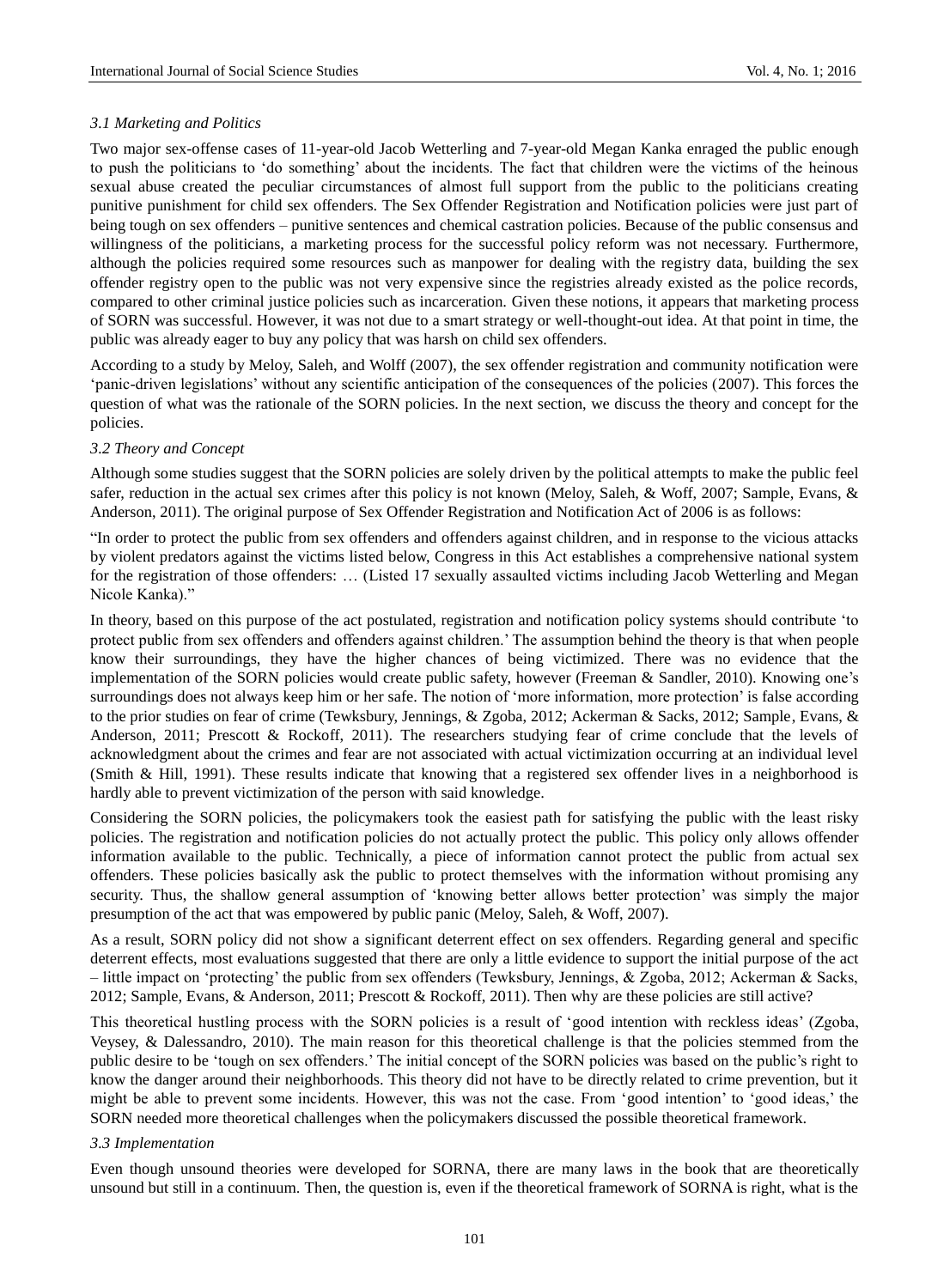chance of success of implementing SORNA with fidelity across the nation? Surprisingly, there are only a few studies considering difficulties of as well as evaluating the SORN implementation (Meloy, Curtis, & Boatwright, 2013; Ackerman, Sacks, & Osier, 2013). According to research conducted by Harries and Lobanov-Rostovsky in 2009, several states presented inconsistencies with federal-level mandatory guidelines, in particular, ones related to the classification of sex offenders and juvenile inclusion.

The study identified implementation limitations – legal, operational, financial, and practical barriers that make states difficult to implement SORNA provisions fully. The reason for all difficulties for the states to fully implement SORN was because of the complexity of the law itself. The research found total of 8 components of compliance failure (The Council State Governments, 2010), yet the reason that most states failed to comply with this law was mainly due to four statutory requirements: classification of sex offenders (Tier type I, II, III), registration information and frequency for update, new rules for juvenile registry, and retroactive registration. Each state takes this issue differently; therefore, variations exist throughout the nation even though the same guideline is provided. The operational barrier is also a technical issue with the information readiness. For example, the United States Department of Justice (2008) reported that while 85-88% of 52 public registries contained information regarding offender"s home address as well as picture, only less than 19% contained information regarding electronic notification upon request of changes in offender"s status, address of school affiliation, and vehicle information.

Unlike the initial anticipation, there were also financial challenges; human resources are getting expensive while more offenders are being considered for the registration and notification. Even though the costs of operating the SORN programs are not as much as operating a prison, the operation needs sufficient resources. While the registration and notification started with strong support from the public and politics, many jurisdictions have difficulties keeping their operational expenses with the "net widening" of the range of offenders. This is partial because the SORN programs were planned under budget with the presumption that the programs are using already existing information with existing personnel for the process.

Finally, some states have specific limitations on "widening" issues, which are considered as a practical barrier to the implementation. Because of the federalized government system in the United States, a unified implementation of any policy throughout the nation is barely possible. Moreover, even though the SORN Act has been federally decided, details of the registration and notification practices are provided as a guideline but are not mandatory. This guideline allows much discretion by each state.

In terms of how well the policies have been executed, not many studies demonstrated such issues except result-driven researches. Nonetheless, the result-driven studies that evaluate the effectiveness of the SORN policy on deterrence of sex offenders have concluded that these policies are ineffective (Tewsbury, Jennings, & Zgoba, 2012; Ackerman & Sacks, 2012; Prescott & Rockoff, 2011; Letourneau, Bandyopadhyay, Armstrong, & Sinha, 2010). At this point, the scarce evidence is available on how well the policies are being executed by the SORN programs.

### *3.4 Self-Reflection*

Fortunately, a number of researchers are attempting to evaluate the SORN policies and programs mainly regarding two aspects, *legal issues* and *effectiveness* of the act and its practice. However, the evaluations have not been promising thus far. These studies have agreed over the aggregative conclusions: The Sex Offender Registration and Notification policies are not effective in deterring the offenders and have a number of serious constitutional challenges (Scott & Gerbasi, 2003; Yung, 2009; Harris & Lobanov-Rostovsky, 2010). Yet, no political action is taken with consideration to these results.

Moreover, another direction of measuring the effectiveness of SORN should be considered. This direction should go beyond only measuring the deterrent effect on the offenders. Since SORNA is not risk-based, many low-risk offenders could be erroneously classified as high risk while truly dangerous offender may be determined as low-risk to receive fewer restrictions placed upon them. Moreover, the crime that offender is charged may not reflect the seriousness of the underlying offense. The root problem of the effectiveness measure is a theoretical weakness – theoretically, there is no other way the registration and notification can protect people from crimes. For instance, SORN gives "false sense of security" to the public since not all offenders are included on every website, sex offenders may often move , and not all sex offender comply with their registration requirements.

Furthermore, some studies suggest that the public is not very aware of the sex offender registry or the notification policies (Kernsmith, Comartin, Craun, & Kernsmith, 2009; Anderson & Sample, 2008). This fact also raises the question whether or not the public awareness should be considered when looking at the level of policy execution.

According to the analysis, applying the framework of four types of failures in criminal justice reform, the Sex Offender Registration and Notification policies are applicable to all four types of failure so far. However, there is one more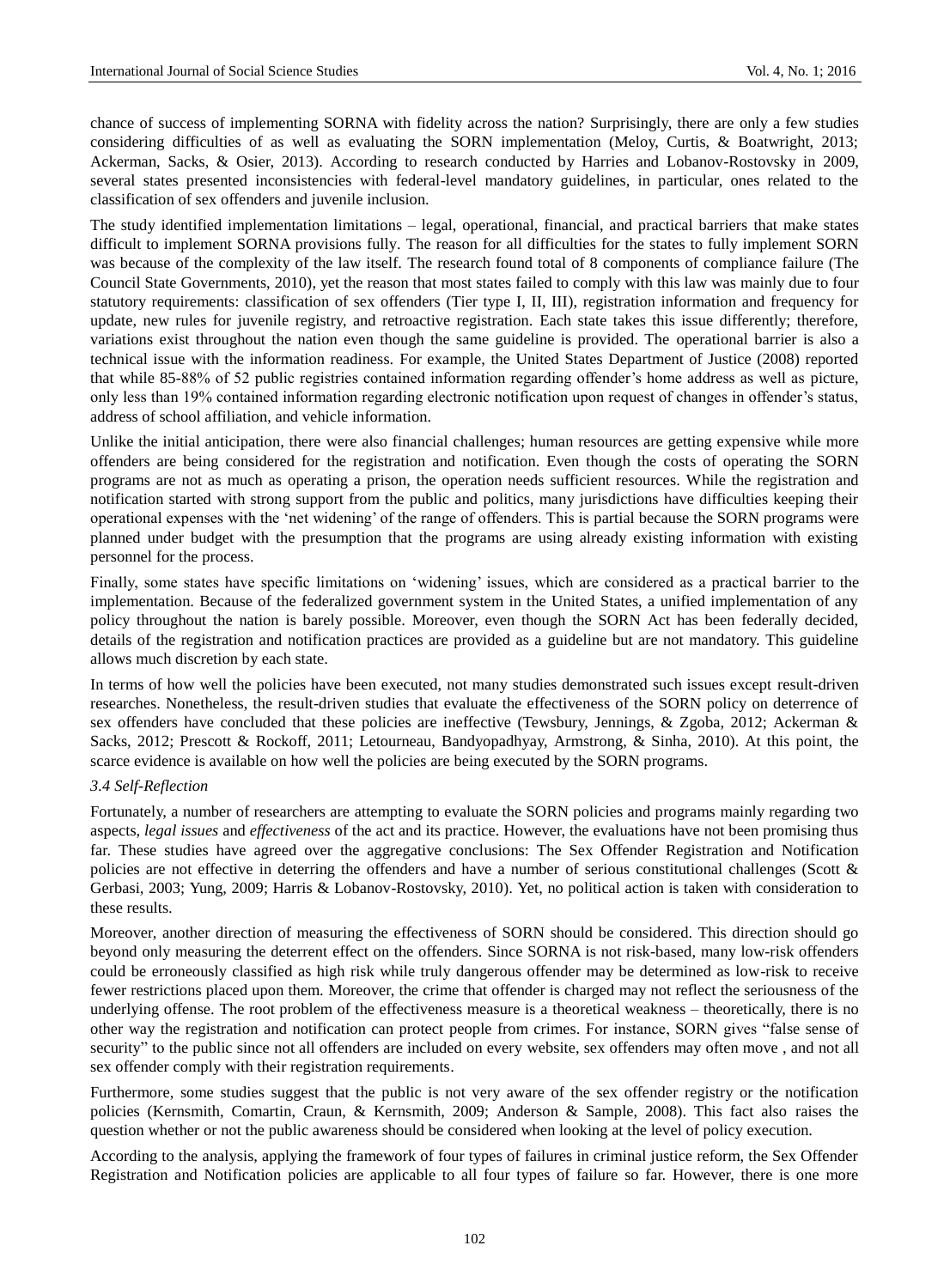dimension of the SORN policies that needs to be considered: constitutional issues with the policies. Therefore, the legal issues related to the SORN operation are discussed in the next section.

#### **4. Legal Issues with Sex Offender Registration and Notification Policies**

With rapid policy implementation of the Sex Offender Registration and Notification Act, there are legal concerns related to the constitutional rights of the offenders who are openly registered as sex offenders.

### *4.1 Ex Post Facto*

The legal term "Ex Post Facto" means "after the action" in Latin, which is noted in Article I of the Constitution. This clause protects an individual from being labeled as criminal under the new law due to previous crimes committed even before the law. Therefore, SORN should not be applied to sex offenders who committed the sex crime before the enactment of SORN.

#### *4.2 Fifth and Eighth Amendments*

The Fifth Amendment prohibits double jeopardy in criminal justice procedures. Yet, SORNA generates a feeling among sex offenders that they are being punished both inside and outside of prison. After spending years in prison for a sex offense, the offenders are put on the registry as a means to alert the public. This exposure of self-identity of sex offenders not only takes away their chances for community reintegration but also forms a "double jeopardy" as a secondary punishment. This clearly violates the Fifth Amendment.

In addition, this notion of secondary punishment or the SORN itself violates the Eighth Amendment in terms of cruel and unusual punishment. Although the concepts of "cruel" and "unusual" may be arbitrary, some sex offenders might consider this aftermath registration and notification as cruel and unusual.

Some studies also identified several possible collateral damages of sex offender registries; societal difficulties of family members and depression among the individuals listed in the registry (Levenson & Tewksbury, 2009; Tewksbury & Levenson, 2009; Jeglic, Mercado, & Levenson, 2012). Thus, these factors can be interpreted as even crueler and unusual to some sex offenders.

#### *4.3 Fourteenth Amendment (Due Process and Equal Protection)*

The Fourteenth Amendment protects an individual's right to due process in that states cannot violate the individual's life, liberty, or property without due process of law. The SORN policies are criticized due to a violation of two types of due process – *substantive* and *procedural*.

The general idea of the substantive due process is that the rights and liberty of citizens are protected under any circumstances except when there is a proper justification. Also, under this proper justification, there must be a specification on which right may be compromised. Opponents of the registration and notification policies challenge that the government's justifications are not appropriate and that too many rights – privacy, liberty, and anonymity – have been compromised. Unlike this substantive due process, the procedural due process involves certain negotiations between the individual and the government, looking for the best interests of both (Chemerinsky, 1998). However, the SORN policies do not provide a chance for the registered individuals to appeal their interests to the government. This is a violation of procedural due process.

Thus far, the Sex Offender Registration and Notification policies in the United States were evaluated, and its related issues were discussed. Now the question turns to discussing some similarities and differences among countries in policies regarding sex offenders.

## **5. Sex Offender Registration and Notification Policies in Other Countries**

#### *5.1 United Kingdom*

As a part of the Sexual Offences Act 2003, the United Kingdom has a Violent and Sex Offender Register (ViSOR) database of registered violent and sex offenders. These offenders are those who are incarcerated more than a year for violent or sex offenses. There are three sources of registration: the Police, National Probation Service, and HM Prison Service personnel. The National Policing Improvement Agency of the Home Office manages the national database. The policy was significantly influenced by the United States" policies (Lieb, Kemshall, & Thomas, 2011).

#### *5.2 Canada*

Even though Canada developed the public consensus similar to the United States due to high-profile sex offenses since the 1980s, the policymakers moved more slowly and cautiously compared to the United States (Petrunik, 2003). The Province of Ontario operated a separate sex offender registry along with the federal database since 2001. However, there is a discrepancy between the federal and the province regarding whether the threat of the offender matters. This difference makes the Ontario registry much harsher than the other areas. Therefore, in 2004, Canada enacted the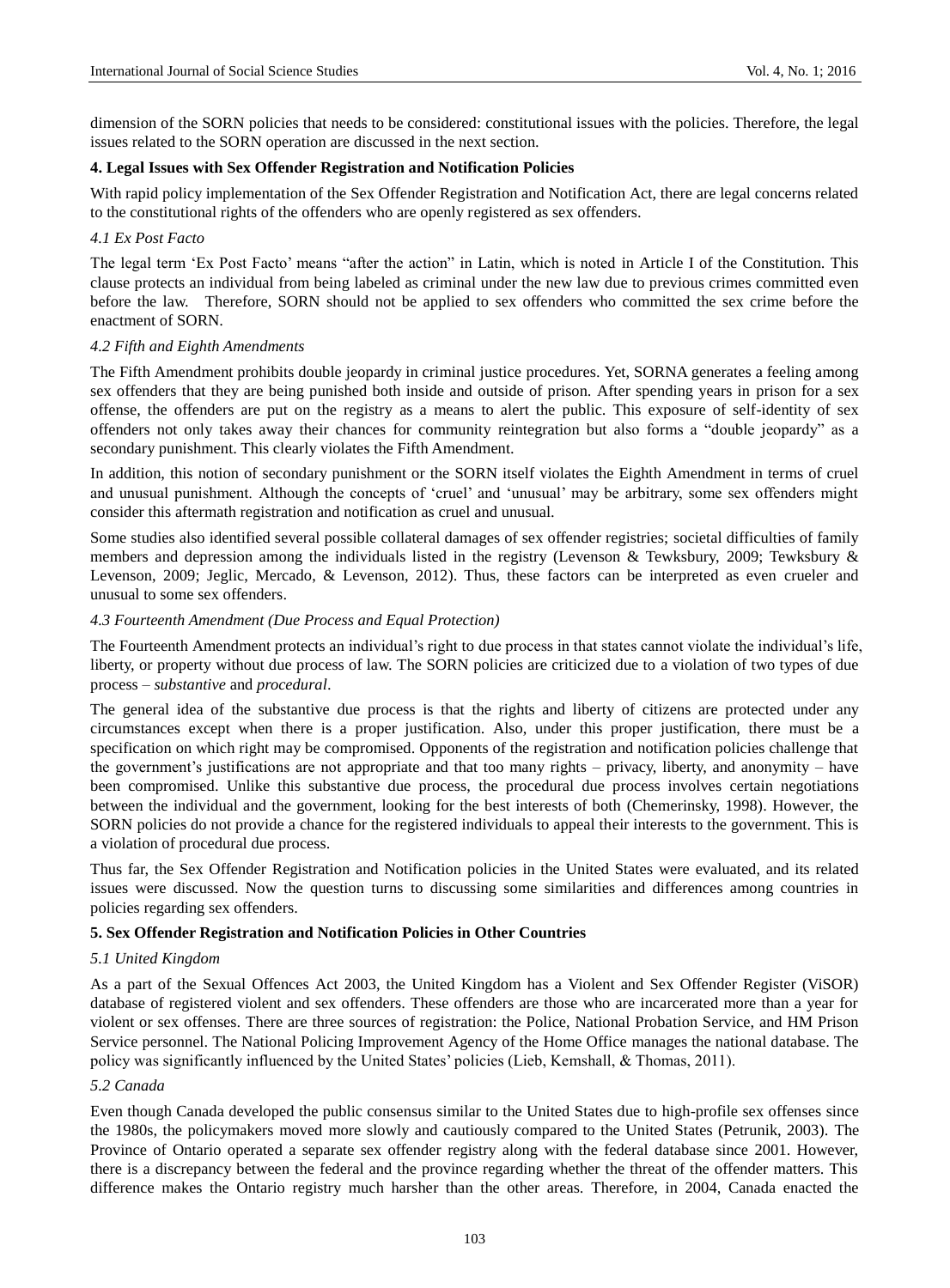National Sex Offender Registry (NSOR) as a part of the Sex Offender Information Registration (SOIR) Act. Yet, the public has no access to the registry.

#### *5.3 Australia*

The Australian government established the internet database called the Australian National Child Offender Register (ANCOR). The ANCOR is used only by authorized personnel to monitor registered child sex offenders. The mandatory monitoring is eight years plus fifteen years or life. For juvenile offenders, the monitoring period is seven years and six months.

#### *5.4 South Korea*

The process of legislation of the Sex Offender Registration and Notification policies in South Korea is similar to what is found in the United States. After several high-profile crimes against children during the late 1990s, public concerns started to emerge. As transferring the United States" policies, in 2004 and 2006, the Sex Offender Registration and Notification policy was introduced as a newer part of the Protection of Children and Youth's Sex Act (PCYSA) of 2000. Throughout the years, these sex offender policies had been revised several times by the Supreme Court. Even though the policies are relatively new, scholars started to perceive ineffectiveness of the policies (Lee, 2011).

In an attempt to define a new act, the Special Act for Sexual Violent Offenders (SASVO) was introduced in 2008. The PCYSA is operated by the Ministry of Women and Family while the SASVO is managed by the Ministry of Justice. Not only some researchers suggest that these two ministrations are unnecessary, but also similar concerns regarding the policies of the United States are emerging: 1) violation of equity of law (other dangerous crime offenders are not notified), 2) violation of human rights, and 3) ineffectiveness of the policies (Lee, 2011; Shin & Lee, 2005).

#### **6. Future of Sex Offender Registration and Notification Policies**

Thus far, we have explored how successful the Sex Offender Registration and Notification policies are in the United States. Even though the current assessment concludes that the policies are more on a failure track than on a successful track in terms of accomplishment of the goals, these policies are being stretched further – application to other offenders, policy transferring overseas, and attempts to revise the current policies.

#### *6.1 Net-Widening*

Even though the policies are at the federal level, there are many inconsistencies among states in terms of practice. One of the issues is an inclusion of juvenile sex offenders into the sex offender registry. Prior to SORNA, many jurisdictions in the United States chose to require particular juveniles who are adjudicated delinquent of sex offenses to register as sex offenders. However, SORNA"s minimum standards currently do require registration for certain juvenile adjudicated delinquent of serious sex offenses. Consequently, some jurisdictions do not register any juveniles at all; some limit offender"s ages to be registered; and some others limit the duration or public availability of registration information (Gonzales, 2007). Because juvenile registration requirements vary across many jurisdictions, it signifies the problem. Due to this problematic SORN application, there are some movements that we should build other offender registries (Craun, Kernsmith, & Butler, 2011). These attempts to apply the registration and notification policies are called 'widening the net' (Harris, Lobanov-Rostovsky, & Levenson, 2010).

#### *6.2 Overseas*

A number of countries are currently operating and implementing a sex offender registry and/or notification policies. Still, similar problems to what the United States criminal justice system is experiencing are occurring in these countries – constitutional and effectiveness issues. Without thorough examination and anticipation of the policies and the results, sole transfer of the policies to another country will not prevent the public from sex offenders.

### **7. Better SORN in the United States**

In spite of significant advances in knowledge and practice among criminal justice agencies, the practitioners are still struggling how to respond to certain issues regarding crimes. What should be the future of the Sex Offender Registration and Notification policies in the United States? About 234,000 convicted sex offenders are under the care, custody, or control of corrections agencies on an average day. This statistic denotes how much it is important to come up with effective policy or programs to reduce sex offenses. It becomes, even more, clear that careful implementation of SORNA can resolve many constitutional issues that were aforementioned. We now know where the problem of SORN originates – a lack of theoretical structure. A good policy reform not only requires a good intention but also requires a sound theoretical framework. A strong theoretical framework allows criminal justice practitioners to identify the underlying mechanisms of crime occurrences and to find potential prevention measures. Even if the theory is sound, however, we are still dubious if this law can be implemented with fidelity. Because the initial goal of SORNA was to prevent the public from victimization of a sex offense, many research studies incorporated strain theory to discuss its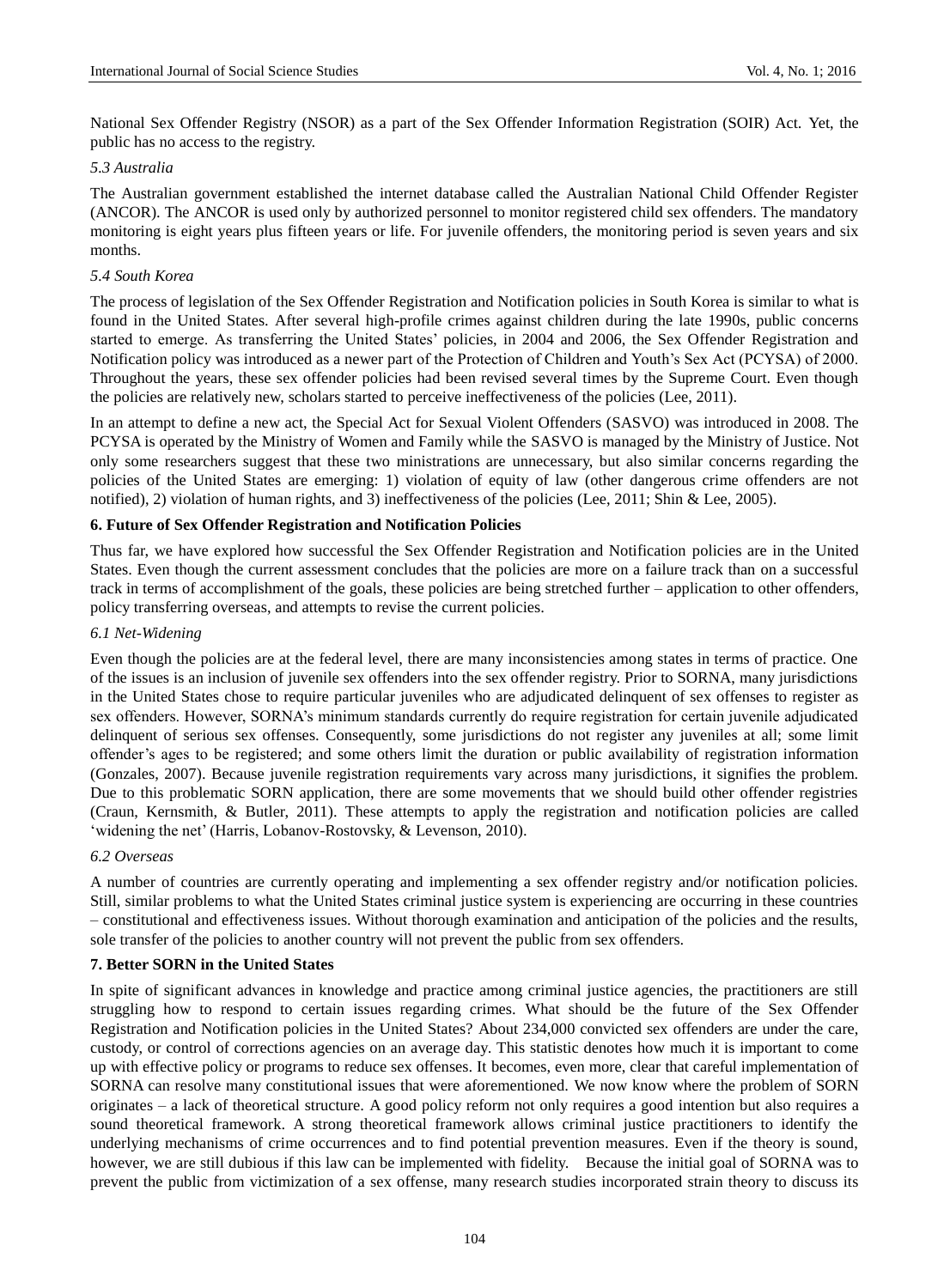efficacy in reducing recidivism rates of sex offenders. When these studies found that there is no significant effect on sex offenders" future crimes (Ackerman, & Sacks, 2012; Appelbaum, 2008; Letourneau, Levenson, Bandyopadhyay, Armstrong, & Sinha, 2010; Prescott, & Rockoff, 2011), researchers are now trying to shift the goal of SORN from prevention to public perception of safety.

There were many factors to consider and states had difficulties or issues complying with SORNA requirements. This study was thus meaningful to analyze SORNA with four important typologies that are necessary for determining whether the law can be successful or unsuccessful. In this aspect, more researchers should play an important role in informing future SORN practices. In turn, more efforts from policymakers are needed in analyzing the most recent research findings and carefully plan out what next steps for SORNA reform should be.

#### **References**

- Ackerman, A. R., & Sacks, M. (2012). Can general strain theory be used to explain recidivism among registered sex offenders? *Journal of Criminal Justice, 40*(3), 187-193.
- Ackerman, A. R., Harris, A. J., Levenson, J. S., & Zgoba, K. (2011). Who are the people in your neighborhood? A descriptive analysis of individuals on public sex offender registries. *International Journal of Law and Psychiatry*, *34*(3), 149-159.
- Ackerman, A. R., Sacks, M., & Osier, L. N. (2013). The experiences of registered sex offenders with internet offender registries in three states. *Journal of Offender Rehabilitation*, *52*(1), 29-45.
- Appelbaum, P. S. (2008). Sex offenders in the community: Are current approaches counterproductive? *Psychiatric Services*, *59*(4), 352-354.
- Batastini, A. B., Hunt, E., Present-Koller, J., & DeMatteo, D. (2011). Federal standards for community registration of juvenile sex offenders: An evaluation of risk prediction and future implications. *Psychology, Public Policy, and Law*, *17*(3), 451-474.
- Beck, V. S., & Travis, L. F. (2004). Sex offender notification and fear of victimization. *Journal of Criminal Justice*, 32(5), 455-463.
- Berman, G., & Fox, A. (2010). *Trial and Error in Criminal Justice Reform: Learning from Failure*.
- Caputo, A. A., & Brodsky, S. L. (2004). Citizen coping with community notification of released sex offenders. *Behavioral Sciences and the Law*, *22*(2), 239-252.
- Carpenter, C. L., & Beverlin, A. E. (2012). The evolution of unconstitutionality in sex offender registration laws. *Hastings Law Journal*, 63(4), 1071-1133.
- Chemerinsky, E. (1998). Substantive due process. *Touro Law Review, 15*,1501-1534.
- Craun, S. W., Kernsmith, P. D., & Butler, N. K. (2011). "Anything that can be a danger to the public": Desire to extend registries beyond sex offenses. *Criminal Justice Policy Review*, *22*(3), 375-391.
- Freeman, N. J. (2012). The public safety impact of community notification laws: Rearrest of convicted sex offenders. *Crime and Delinquency*, *58*(4), 539-564.
- Freeman, N. J., & Sandler, J. C. (2010). The adam walsh act: A false sense of security or an effective public policy initiative? *Criminal Justice Policy Review*, *21*(1), 31-49.
- Gonzales, A. R. (2007). The national guidelines for sex offender registration and notification; notice (Part V, Department of Justice). *Federal Register*, *72*(103), 30209-30234.
- Harris, A. J., & Lobanov-Rostovsky, C. (2010). Implementing the adam walsh act's sex offender registration and notification provisions: A survey of the states. *Criminal Justice Policy Review*, *21*(2), 202-222.
- Harris, A. J., Lobanov-Rostovsky, C., & Levenson, J. S. (2010). Widening the Net The Effects of Transitioning to the Adam Walsh Act"s Federally Mandated Sex Offender Classification System. *Criminal justice and behavior*, *37*(5), 503-519.
- Hughes, L. A., & Kadleck, C. (2008). Sex offender community notification and community stratification. *Justice Quarterly*, *25*(3), 469-495.
- Jeglic, E. L., Mercado, C. C., & Levenson, J. S. (2012). The prevalence and correlates of depression and hopelessness among sex offenders subject to community notification and residence restriction legislation. *American Journal of Criminal Justice*, *37*(1), 46-59.
- Kernsmith, P. D., Comartin, E., Craun, S. W., & Kernsmith, R. M. (2009). The relationship between sex offender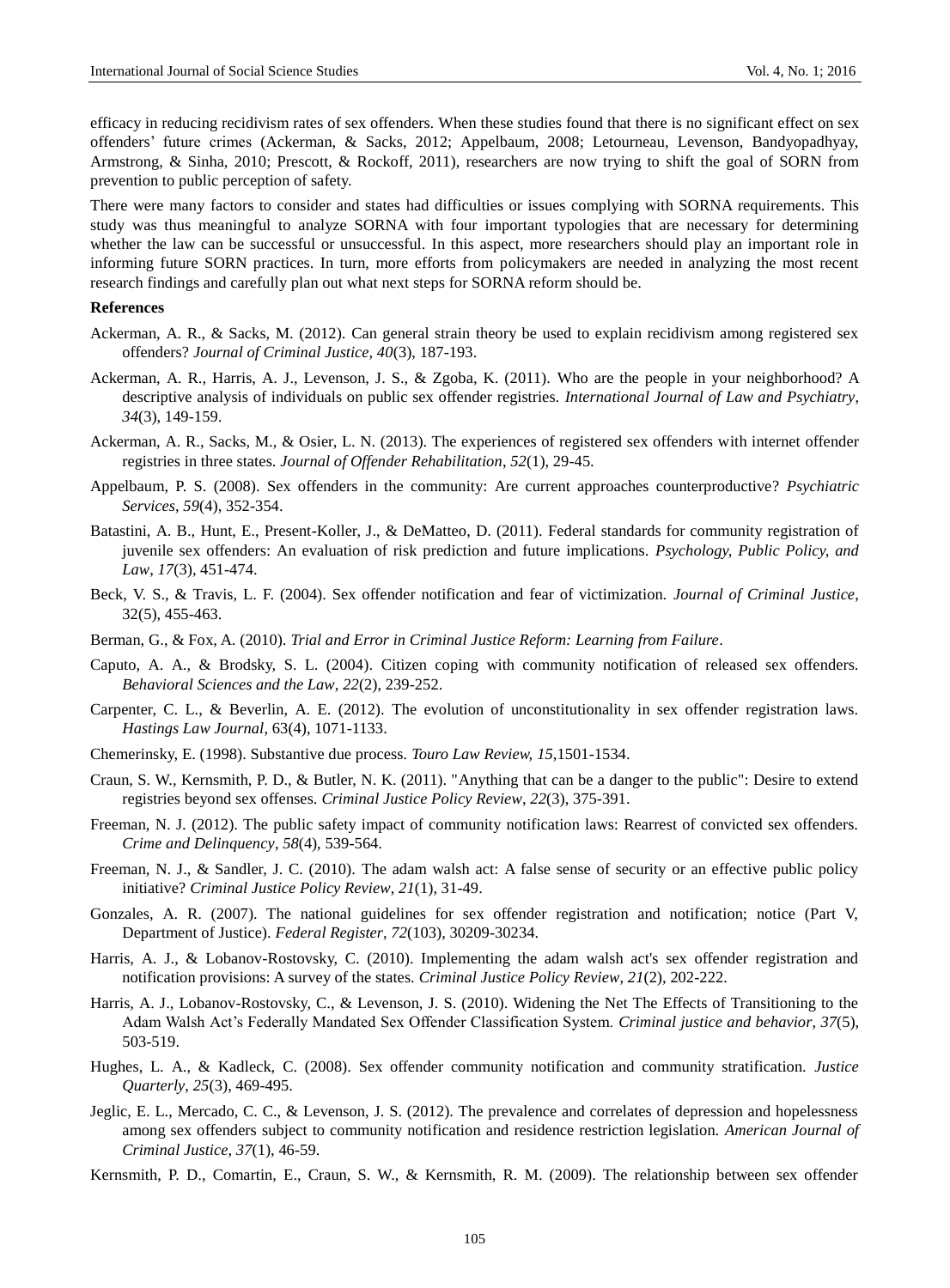registry utilization and awareness. *Sexual Abuse: Journal of Research and Treatment*, *21*(2), 181-193.

- Lee, Kyung-Jae (2011). Problems and Solution of Sex Offender Registration and Notification Policies, *Kangwon Law School*, *33,* 361-405.
- Letourneau, E. J., Levenson, J. S., Bandyopadhyay, D., Armstrong, K. S., & Sinha, D. (2010). Effects of south carolina's sex offender registration and notification policy on deterrence of adult sex crimes. *Criminal Justice and Behavior*, *37*(5), 537-552.
- Letourneau, E. J., Levenson, J. S., Bandyopadhyay, D., Sinha, D., & Armstrong, K. S. (2010). Effects of south carolina's sex offender registration and notification policy on adult recidivism. *Criminal Justice Policy Review*, *21*(4), 435-458.
- Levenson, J., & Tewksbury, R. (2009). Collateral damage: Family members of registered sex offenders. *American Journal of Criminal Justice*, *34*(1-2), 54-68.
- Lieb, R., Kemshall, H., & Thomas, T. (2011). Post-release controls for sex offenders in the U.S. and UK. *International Journal of Law and Psychiatry*, *34*(3), 226-232.
- Lipsey, M. W. (1992). *Juvenile Delinquency Treatment: A Meta-Analytic Inquiry into the Variability of Effects. In Meta-Analysis for Explanation: A Casebook*, edited by T.D. Cook, H. Cooper, D.S. Cordray, H. Hartmann, L.V. Hedges, R.J. Light, T. A. Louis, and F. Mosteller. New York: Russell Sage Foundation.
- Locke, C., & Chamberlin, B. F. (2007). Safe from sex offenders? legislating internet publication of sex offender registries. *Urban Lawyer*, *39*(1), 1-18.
- Maddan, S., Miller, J. M., Walker, J. T., & Marshall, I. H. (2011). Utilizing criminal history information to explore the effect of community notification on sex offender recidivism. *Justice Quarterly*, *28*(2), 303-324.
- Meloy, M. L., Saleh, Y., & Wolff, N. (2007). Sex offender laws in america: Can panic-driven legislation ever create safer societies? *Criminal Justice Studies*, *20*(4), 423-443.
- Meloy, M., Curtis, K., & Boatwright, J. (2013). The sponsors of sex offender bills speak up: Policy makers' perceptions of sex offenders, sex crimes, and sex offender legislation. *Criminal Justice and Behavior*, *40*(4), 438-452.
- Petrunik, M. (2003). The hare and the tortoise: Dangerousness and sex offender policy in the United States and Canada. *Canadian Journal of Criminology and Criminal Justice*, *45*(1), 43-72.
- Prescott, J. J., & Rockoff, J. E. (2011). Do sex offender registration and notification laws affect criminal behavior? *Journal of Law and Economics*, *54*(1), 161-206.
- Protection, A. W. C. Safety Act of 2006.(2006). In 109th Congress, 2nd Session, HR (Vol. 4472).
- Sample, L. L., Evans, M. K., & Anderson, A. L. (2011). Sex offender community notification laws: Are their effects symbolic or instrumental in nature? *Criminal Justice Policy Review*, *22*(1), 27-49.
- Scott, C. L., & Gerbasi, J. B. (2003). Sex offender registration and community notification challenges: The supreme court continues its trend. *Journal of the American Academy of Psychiatry and the Law*, *31*(4), 494-501.
- Shin, J., & Lee, Y. (2005). Korean version of the notification policy on sexual offenders: Did it enhance public awareness of sexual crimes against minors? *International Journal of Offender Therapy and Comparative Criminology*, *49*(4), 376-391.
- Smith, L. N. & Hill, G. D. (1991) Victimization and Fear of Crime. *Criminal Justice and Behavior*, 18, 217-39.
- Southwick, M., & Rubin, S. (2004). Who are the people in your neighborhood? the effects of community notification on the community. *Journal of Police and Criminal Psychology*, *19*(2), 1-14.
- Stolzenberg, L., & D'alessio, S. J. (1997). "Three strikes and you're out": The impact of California's new mandatory sentencing law on serious crime rates. *Crime & Delinquency, 43*(4), 457-469.
- Tewksbury, R., & Jennings, W. G. (2010). Assessing the impact of sex offender registration and community notification on sex-offending trajectories. *Criminal Justice and Behavior*, *37*(5), 570-582.
- Tewksbury, R., & Levenson, J. (2009). Stress experiences of family members of registered sex offenders. *Behavioral Sciences and the Law*, *27*(4), 611-626.
- Tewksbury, R., Jennings, W. G., & Zgoba, K. M. (2012). A longitudinal examination of sex offender recidivism prior to and following the implementation of SORN. *Behavioral Sciences and the Law*, *30*(3), 308-328.
- Visgaitis, R. L. (2011). Retroactive application of the sex offender registration and notification act: A modern encroachment on judicial power. *Columbia Journal of Law and Social Problems*, *45*(2), 273-302.